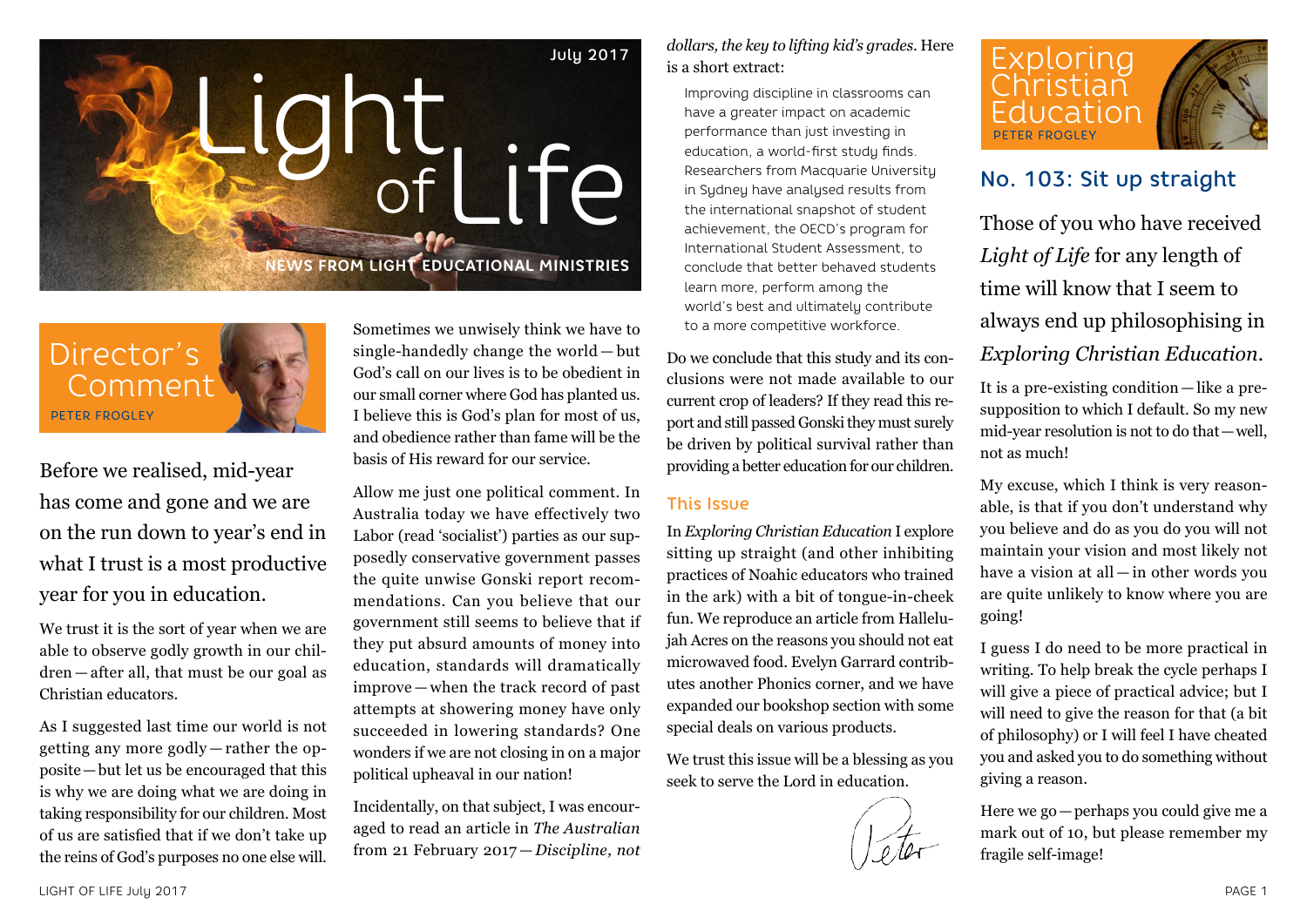**1** As you begin your home education program or embark on your day as the school teacher (learning clinician, I mean) be sure to organise the time, set a structure or pattern for children to follow. Divide the time for lessons, set the place of learning, etc.

**Philosophy** God created time and divided it into years, months, weeks and days. Then He divided night and day so that we could sleep and be refreshed. God seems to think we need orderly procedure, so it would be good to provide that for our children to help them develop life-long habits of study, order, goals and achievement. It is a foundation for discipleship. Have you noticed that we 'mentor' people today, rather than 'disciple' them?

**2** Set aside a suitable place for children to work. It could be a desk or perhaps the kitchen table, but it should be the same place each day—a place they go to work!

**Philosophy** From the Ten Commandments, God has us work for six days and on the first day we come to His presence in worship. That pattern has not changed and it would seem wise to follow God's commandments.

**3** Ensure children understand who is in charge so they can understand their responsibilities and the importance of obedience. We need to ensure we give appropriate directions to enable the child to obey.

**Philosophy** Obedience to God is foundational for Christians and we learn this skill of obedience through obeying our parents.

The Bible says we are to honour our father and mother and that command is capped with a promise. Very few are naturally obedient—some would say none! Surely this presupposes the need to train up children in the way they should go?

**4** Sit up straight. Posture is important as is the ongoing health of your spine (think how debilitating back ache can be) and minimizing the risk would seem a wise move. In teaching writing with LEM Phonics we first instruct in sitting correctly — chair at the right height, feet on floor (not hanging in mid air), back straight, holding pencil correctly, etc. Very few students will do these things without instruction and discipline.

**Philosophy** This is a practical principle—correct posture minimises stress on many body parts, allowing the most efficient and accurate writing with minimum harm to our bodies.

**5** Take time to watch over development of concentration span. 'Creatively doing your own thing' seldom develops concentration span, as concentration is fundamentally a discipline. Comparatively little of the teacher's effort is given to imparting information—it is much more about developing the student's skills in acquiring and utilising information.

**Philosophy** Education is about developing the brain to be able to think God's thoughts after Him. Thinking is limited if concentration span remains short.

Well, that is about as practical as I can be.

But in an endeavour to be slightly amusing I am wanting to draw attention to the fact that there are good Bible-based reasons for the old-fashioned principles that are often absent from modern education.

In the good old days a teacher (perhaps you were one) delivered the clear instruction:

'Every one sitting up straight, arms folded on the desk, every eye looking at me and mouths firmly closed.'

It was considered it to be the wisest and best way to ensure clear communication with students. I can almost hear many modern teachers moan 'Could you believe any enlightened teacher would do that today?'

#### But wait—there's more!

Any teacher worth the name wants students to maximise their learning. It seems to me that the first step in achieving that goal is to have each student's undivided attention. Surely this will give them the best chance to concentrate and to grasp what is being taught.

Thus, we **sit up straight** to ensure that we are alert; **arms folded on the desk** as wandering arms are an immediate distraction always finding something other than the task at hand to occupy attention; **every eye looking at me** ensures eye contact, which is invaluable in locking in concentration; and **mouths firmly closed** as talking mouths (in normal circumstances) show attention has wandered to some other matter away from the subject at hand.

For me this structured disciplined process is a no-brainer. For the good teacher, the minute or so spent gaining attention ensures the best possible chance that a majority of the class will hear what is being said. It has been a sad observation of some teachers that many minutes are spent endeavouring to obtain students attention before being able to begin a lesson. Worse still, in some cases, teachers don't bother trying to gain attention (as they have failed

there are good Biblebased reasons for the old-fashioned principles that are often absent from modern education

every other time) and console themselves by talking to two or three students at the front (usually the 'goody goodies') whilst ignoring the remainder of the class.

The supposedly archaic demands I have outlined above each seek to build discipline into the lives of students, and perhaps that is why such methods are no longer popular.

It seems to me that as Christians we are always about building *disciples* of our Lord, which (as the word suggests) requires *discipline*. Let us hold fast to God's commands and principles and not fall victim to the world's indoctrination.  $\sim$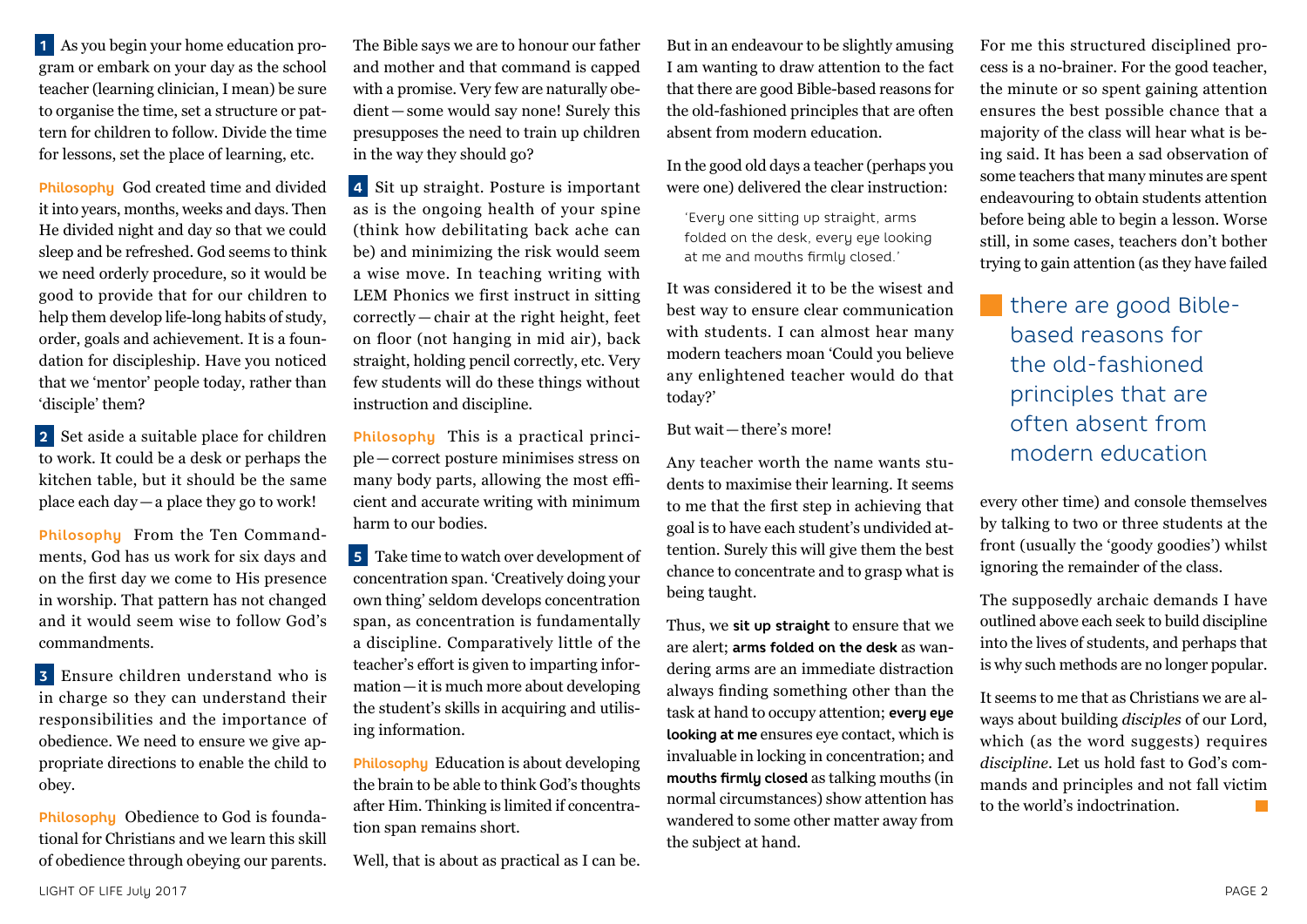

Editor's note: Whilst we believe this is a timely warning, there are a number of points mentioned in this article which have not been fully established and it may not be wise to immediately throw your microwave on the dump! Visit this link [http://](http://yourmedicalsource.com/content/microwaved-food-dangerous-myths-and-facts) [yourmedicalsource.com/content/](http://yourmedicalsource.com/content/microwaved-food-dangerous-myths-and-facts) [microwaved-food-dangerous-myths](http://yourmedicalsource.com/content/microwaved-food-dangerous-myths-and-facts)[and-facts](http://yourmedicalsource.com/content/microwaved-food-dangerous-myths-and-facts) for a different perspective on the microwave argument.

# Should you wave goodbye to your microwave oven?

It is convenient to throw some leftovers in the microwave if you are hungry, and many households use a microwave oven on a daily basis.

People like the energy efficiency and fast results that can be achieved with a microwave, and it is now considered a necessary appliance in the kitchen.

A microwave may be convenient, but there are some health factors that need to be considered. Even though 'official' releases have stated that microwave ovens are safe to use, researchers have uncovered evidence which shows many reasons why you should be concerned about having a microwave in your home.

Here are some reasons why you should get rid of your microwave oven:

- 1. Long-term consumption of food heated or cooked in a microwave can lead to brain damage because it causes electrical impulses in the brain to 'short out', which can de-polarise or de-magnetise the brain tissue.
- 2. The microwave reduces the nutrients (such as minerals and vitamins) in the food. So, every time you eat something that came from the microwave, you are missing out on important nutritional benefits that were available before the food was put into the microwave.
- 3. When vegetables are microwaved, the minerals are changed into free radicals which can lead to cancerous activity in your body if they are consumed.
- 4. Eating microwaved food can impact hormone levels in both men and women. These hormonal changes can have a compounding effect over time, and may impact many other aspects of health.
- 5. Microwaving food causes byproducts to be present in the food, and the human body is unable to metabolise those byproducts.
- 6. Some researchers have suggested that there is a link between eating microwaved food and the increase in colon cancer rates in the United States. Microwaved food may increase the risk of intestinal and stomach tumors.
- 7. Eating microwaved food can impact your blood serum levels and lymph glands, which affects your immune system functions. It is possible that microwaved foods can lead to immune system deficiencies.
- 8. Concentration, intelligence, memory, and emotional stability may all be negatively affected by microwaved food.
- As you can see, there are a number of potential health problems that can develop when you eat food that has been heated or cooked in the microwave. Even though your food might look normal, it has been altered by radiation and it is harmful to your health.



# Latin clearance

Douglas and Martha Wilson's Latin course has been popular with those who wish to train students in this classical language. We have reduced the price by over 50% on the entire range of Latin curriculum.

Be quick, because these will disappear velocius quam asparagi coquantur (faster than you can cook asparagus)!

| Latin Primer I Teacher       | \$5.00  |
|------------------------------|---------|
| Latin Primer II Student      | \$10.00 |
| Latin Primer II Teacher      | \$10.00 |
| Latin Primer III Student     | \$10.00 |
| Latin Primer III Teacher     | \$10.00 |
| Latin Grammar I Student      | \$10.00 |
| Latin Grammar I Answer Key   | \$5.00  |
| Latin Grammar II Student     | \$10.00 |
| Latin Grammar II Teacher     | \$10.00 |
| Latin Pronunciation Cassette | \$3.00  |
|                              |         |

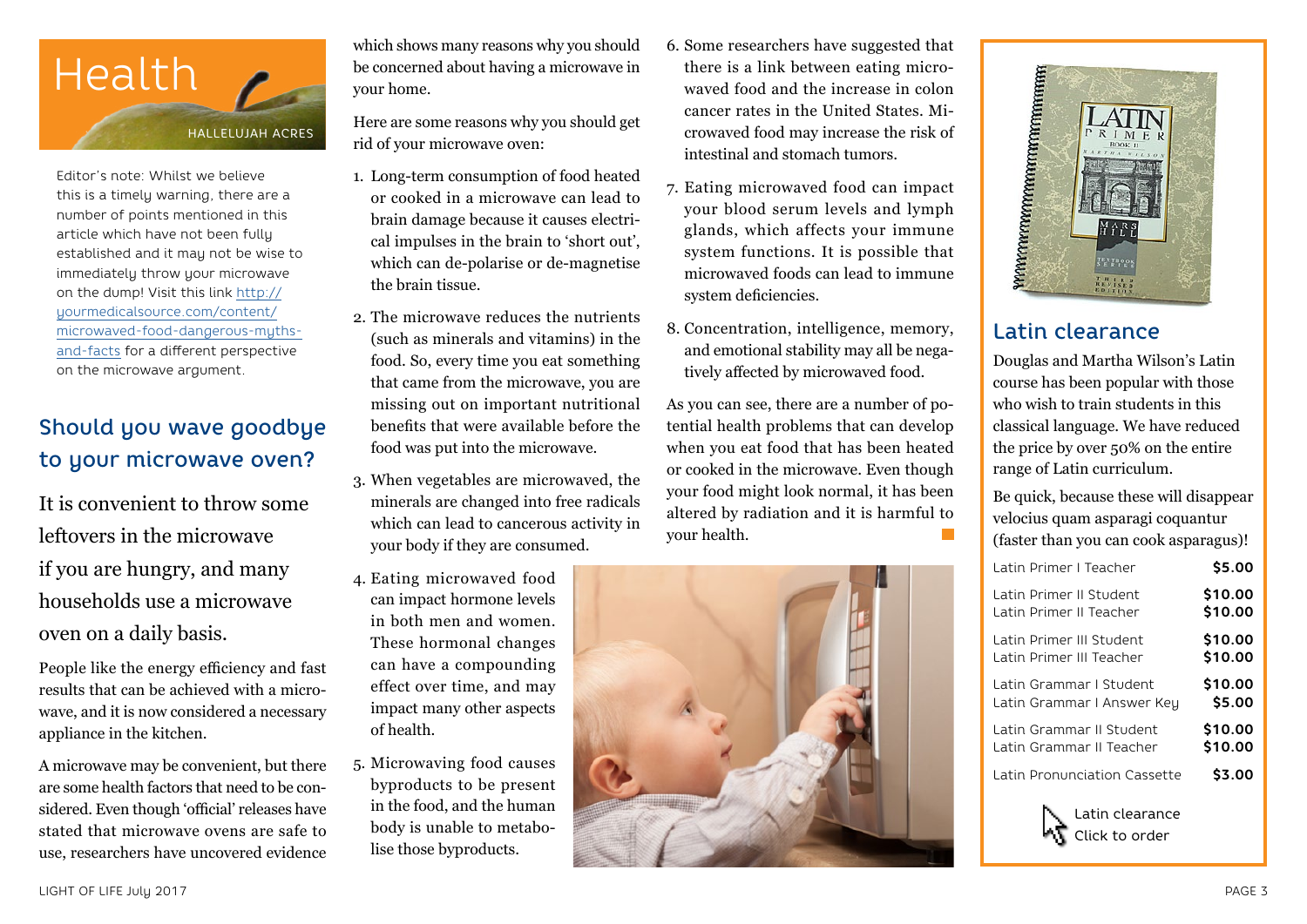

## Health books clearance

For many years we have offered a range of health books as we have found a better diet has far ranging benefits, particularly if children are raised on a healthy diet. However, we do not plan to renew our stocks of health books and offer several titles at very attractive prices.

We have limited stocks of these titles so be quick!

> REVOLUTION HOW YOUR DIET CAN HEL

ORENORD BY DEAN ORNISH, M.C

**IN THE** 21st CENTURY

**ROSS HORNE** 

### John Robbins THE FOOD REVOLUTION

Exposes the dangers of many of today's foods and reveals benefits of healthy alternatives. **Was \$25.00 now \$5.00**

#### Ross Horne

## HEALTH AND SURVIVAL IN THE 21ST CENTURY

Offers the opportunity to enjoy a happy fulfilling life free of much of the suffering that accompanies degenerative diseases. **Was \$21.90 now \$5.00**

## Dr Vernon Foster

What to do to live a healthy, energetic and joyful life with the 'New Start' program from the renowned Weimar Clinic. **Was \$27.05 now \$5.00**

NEW START

#### Dr NW Walker

#### WATER CAN UNDERMINE YOUR HEALTH

NEW HEALTH, NEW ENERGY, NEW JOY

Pure water is great for your health—but many of the chemicals and impurities in tap water can be very bad. **Was \$9.35 now \$3.00 IOHN ROBBINS** uthor of Diet for a New America VEGETARIAN GUIDE

## TO DIET AND SALAD Both a cook book

and a nutritional guide with many useful analyses and recipes. **Was \$12.50 now \$3.00**



Health books Click to order

# Curriculum

## New Christian Liberty Press Preschool reader series

The Christian Liberty Preschool Readers are five readers that teach students to read one or two simple words on a page. These beautifully illustrated, colorful booklets encourage young children to recognize short vowel words. Each booklet highlights one of the five vowels.

Ed wakes up The sun and the rain Kit likes to sit

My cat and the hat My dog goes for a jog



Set of five books **\$37.95**

## Bob Jones University Press Grade 10 Geometry 3rd Edition

This is a traditional geometry text, requiring the students to prove theorems. The concepts covered include lines, planes, space, segments, measurement, angles, congruence, triangles, quadrilaterals, circles, area and volume, transformations and symmetry, similarity, and trigonometry.



In addition to the geometric concepts learned, various extra sections provide connections with scripture, technology, algebra, brain teasers, and historical mathematicians.

| Student text                  | \$84.20  |
|-------------------------------|----------|
| Teacher Edition               | \$125.70 |
| Tests                         | \$23.55  |
| Answer key to tests           | \$17.90  |
| Activity Manual               | \$28.80  |
| Answer Key to Activity Manual | \$51.95  |



LIGHT OF LIFE July 2017 PAGE 4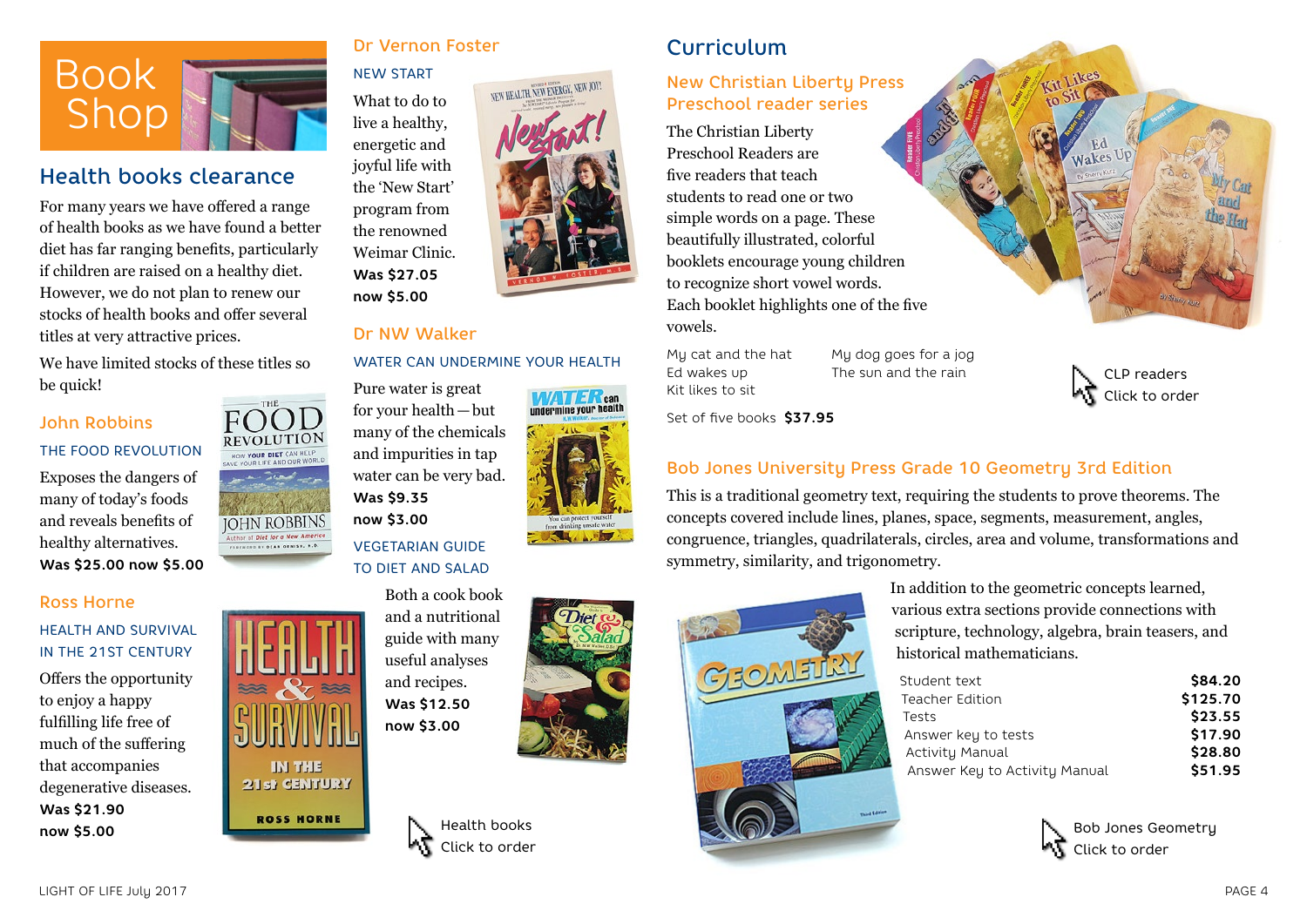# Bob Jones Booklinks reading program

In the last issue of *Light of Life* we offered our remaining stock of R M Ballantyne's historical fiction and we are delighted to report that we sold out completely. We trust that many home educated and Christian school students will be blessed as they read these excellent books.

In this issue of *Light of Life* we are offering Booklinks from Bob Jones University Press at a special price to complement your reading programme.

Bob Jones University Press (BJUP) produce an excellent curriculum across the majority of subjects. Alongside their curriculum they also publish a range of reading books for various ages, which can be found in the 'Student Library' section of the LEM catalogue. Booklinks are part of the student library range specifically designed to accompany the BJUP English curriculum.

Booklinks are individual units based on full-length, ageappropriate books published by BJUP. Each Booklink comes in a pocket folder containing a teacher's guide to the text with carefully planned lessons, enrichment activities and reproducibles.

Many modern children seem to miss the enjoyment of reading —more particularly, we have seen a dulling of the skill and habit of reading that will leave children much the poorer. To that end we strongly encourage the deliberate promotion of reading for students.

## Buy now and save

Booklink folder and book pack **\$23.70 was \$37.90**

Booklink folder only (if you already have the book) **\$8.00 was \$22.20**

Please be quick as stocks are limited and sold on a first-come-first-served basis. Lower Primary

**Tommy's Clubhouse** Fun stories of Tommy's clubhouse experiences.

**BJ BookLinks** 

:: JOURNEY INTO LITERATURE ::

**Pulling Together** The story of a family working together to get through hard times.

## Middle Primary

**Carolina's Courage** Carolina and her family leave New Hampshire in a covered wagon for the west. Along the way her doll Lydia-Lou proves their protector.

**On Yonder Mountain** Sarah learns to cope with feeling alone amongst boys.

**The Treasure of Pelican Cove** Jimmy and family visit Grandma's house near the beach but their little adventures turn into a dangerous mystery.

**The Case of the Dognapped Cat** Mark and his friends are trying unsuccessfully to solve the problem of disappearing dogs—until Samson comes along.

**These My People** A true story of missionary Gladys Aylward and the Chinese children she rescued.

Sharon Hambrick



**BJ BookLinks** 

## Upper Primary

**Jenny Wren** Young orphaned Jenny finds a family to love her.

**Medallion** Prince Trave embarks on a quest to find the medallion that will prove his right to the Crown.

**Mountain Born** Peter and his pet lamb have many adventures teaching them courage and leadership.

**Secret of the Golden Cowrie** Connie's search for a Golden Cowrie from Uncle Philip's collection.

**Trouble at Silver Pines Inn** Nick's adventures with his new friend Kashi, a Japanese man.

**A Father's Promise** The story of a Polish boy's struggle for survival during World War II.

## Super Special

The book for these four titles is out of print, so pick up the Booklink folder for only **\$5 each**:

Sheriff at Waterstop

Arby Jenkins — Mighty Mustang

The Bridge

Derwood, Inc.